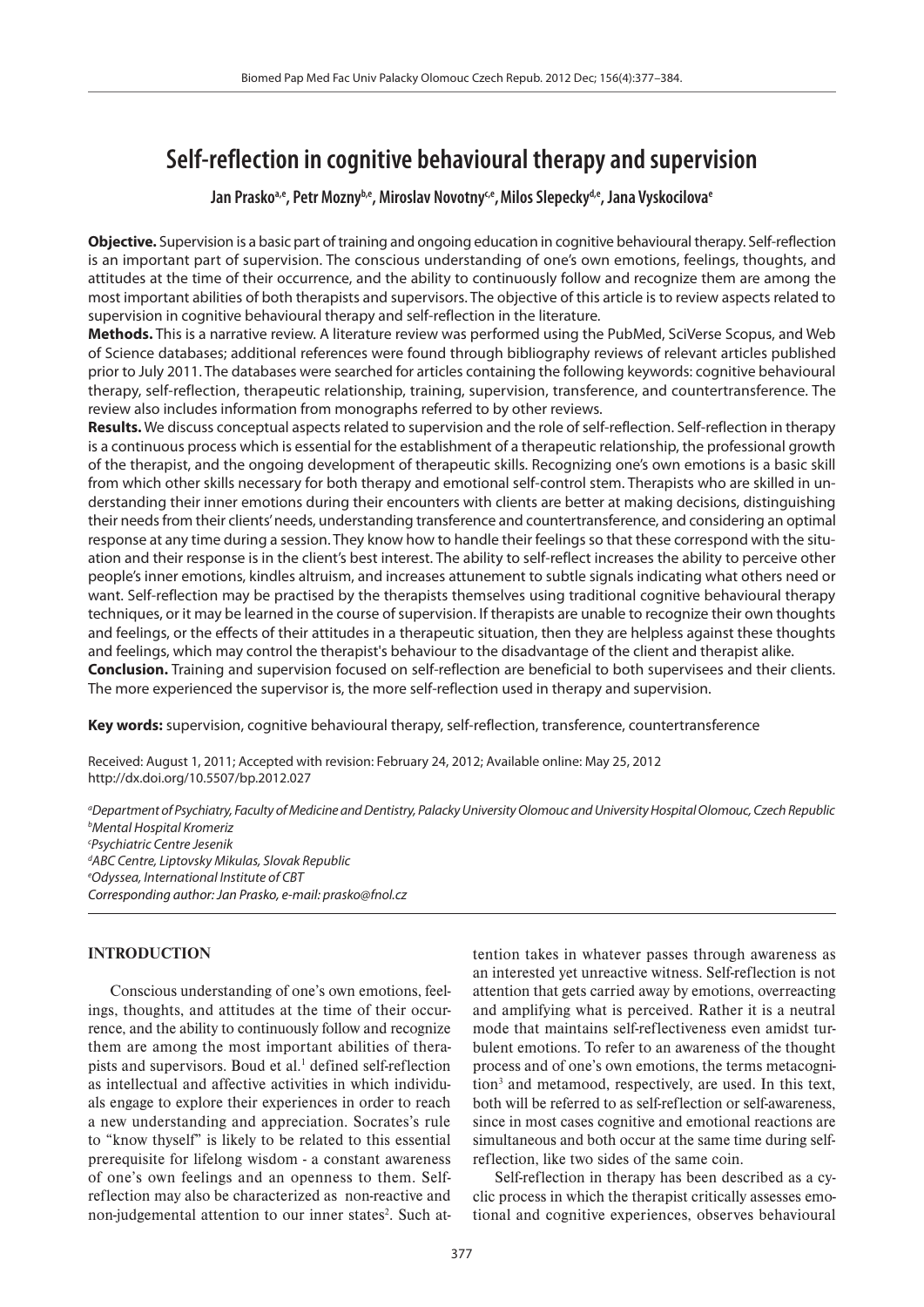reactions, uses an inner dialogue and generalization to achieve insight, and changes the original attitudes and convictions concerning a therapeutic (or supervisory) situation<sup>46</sup>. In self-reflective awareness, the mind witnesses and explores all experiences, including emotional and physical reactions<sup>7,8</sup>.

#### **METHOD**

This is a narrative review. A literature review was performed using the PubMed, SciVerse Scopus, and Web of Science databases; additional references were found through bibliography reviews of relevant articles. The search included papers indexed by the web-based electronic databases mentioned above published prior to July 2011. Databases were searched for articles containing the following keywords: cognitive behavioural therapy, selfreflection, therapeutic relationship, training, supervision, transference, and countertransference. The search was performed by repeated use of the words in different combinations with no language or time limitations. The articles were collected and sorted by relevance, and key articles listed in the reference lists were also searched. The review also includes information from monographs referred to by other reviews. Thus, the article is a review with conclusions concerned with self-reflection in cognitive behavioural therapy and supervision.

#### **THE SIGNIFICANCE OF SELF-REFLECTION**

Self-reflection plays an important role in establishing a therapeutic relationship<sup>9-11</sup>. Self-reflection in therapy is a continuous process. Realizing one's own inner experiences is an essential skill, from which other skills, knowledge, and attitudes necessary for therapy may stem. These include the recognition of one's role as a therapist, acknowledgement of transference and countertransference, emotional self-control, and continuous development of therapeutic competencies $12,13$ .

In his Declarative-Procedural-Reflective (DPR) model, Bennett-Levy14 provided a useful model for conceptualizing therapist skill development. The model identifies three information processing systems $14,15$ :

- 1) The declarative system is a knowledge system founded on an intellectual understanding of theoretical models and their practical consequences<sup>16</sup>. When applied to self-reflection, it is the knowledge of what self-reflection and its significance are, how it may be trained, etc. Although such knowledge is fundamental for other systems, it is just a theory that cannot provide good therapy practice without practical experiences.
- 2) The procedural system is a storehouse of skills, attitudes, and behaviours in action. It involves practical competence, skills, and professional artistry. The system is supplied through training and practical experience with clients.
- 3) The reflective system is crucial for ongoing skill development<sup>17</sup>. Its role increases mainly when the acquired

declarative knowledge and procedural skills are insufficient because the current situation is complicated, the client is resistant to previous approaches, or transference and countertransference occur. The capacity for self-reflection differentiates the average therapist from the expert therapist<sup>18</sup>. This system is mainly built by supervision and regular self-reflection.

Therapists who are skilled in understanding their inner emotions during their encounters with clients are better at making decisions, distinguishing their needs from their clients' needs, understanding transference and countertransference, and considering an optimal response at any time during a session<sup>19,20</sup>. They know how to handle their feelings so that these correspond with the situation and their response is in the client's best interest. Self-reflecting therapists continuously recognize their own cognitive and emotional functioning, and their emotional expressions are cultivated<sup>13</sup>. Knowing one's own reactions becomes a basis for independence, awareness of limitations, and mood control. Self-reflection is particularly important when working with difficult clients. Hoffart et al.<sup>21</sup> examined whether therapists' emotional reactions to their agoraphobic clients mediate the effect of personality disorders in patients and interpersonal problem behaviours on the outcome of treatment. The severity of personality disorder was significantly related to the therapists' feelings of insecurity. A higher level of therapist insecurity was related to poorer treatment outcomes.

Jennings and Skovholt<sup>22</sup> studied the personal characteristics of master therapists to show that reflectiveness plays a crucial role in their therapeutic functioning. These master therapists appear to have emotional receptivity defined as being reflective, non-defensive, and open to even negative feedback. These experts typically desire to learn and understand the ambiguous nature of their life experiences and use self-reflection both in their therapeutic practice and in their personal lives to better understand themselves and others.

The ability to self-reflect also increases the ability to perceive other people's inner emotions, kindles altruism, and increases attunement to subtle signals indicating what others need or want $2,23$ . Developing self-reflection is particularly important, as studies have shown that as many as 60% of clinical psychologists work with their clients even at times when they feel unwell and their work is not effective<sup>24</sup>. Training attention onto one's own emotions and the ability to self-reflect may increase the ability to recognize personal discomfort, preventing any negative impact on clients<sup>17,25</sup>. Training self-reflection in therapy is extremely important for beginner therapists, since this skill aids in developing critical thinking and ethical decision-making. From a transcultural perspective, the therapist's self-reflection is an integral component of the process of establishing a relationship, sharing power, and encouraging the client's opinion. For culturally sensitive practice, it is important to realize how the cultural, ethnic, or racial identities of the client, supervisor, and supervisee influence the therapeutic and supervisory relationships $26$ .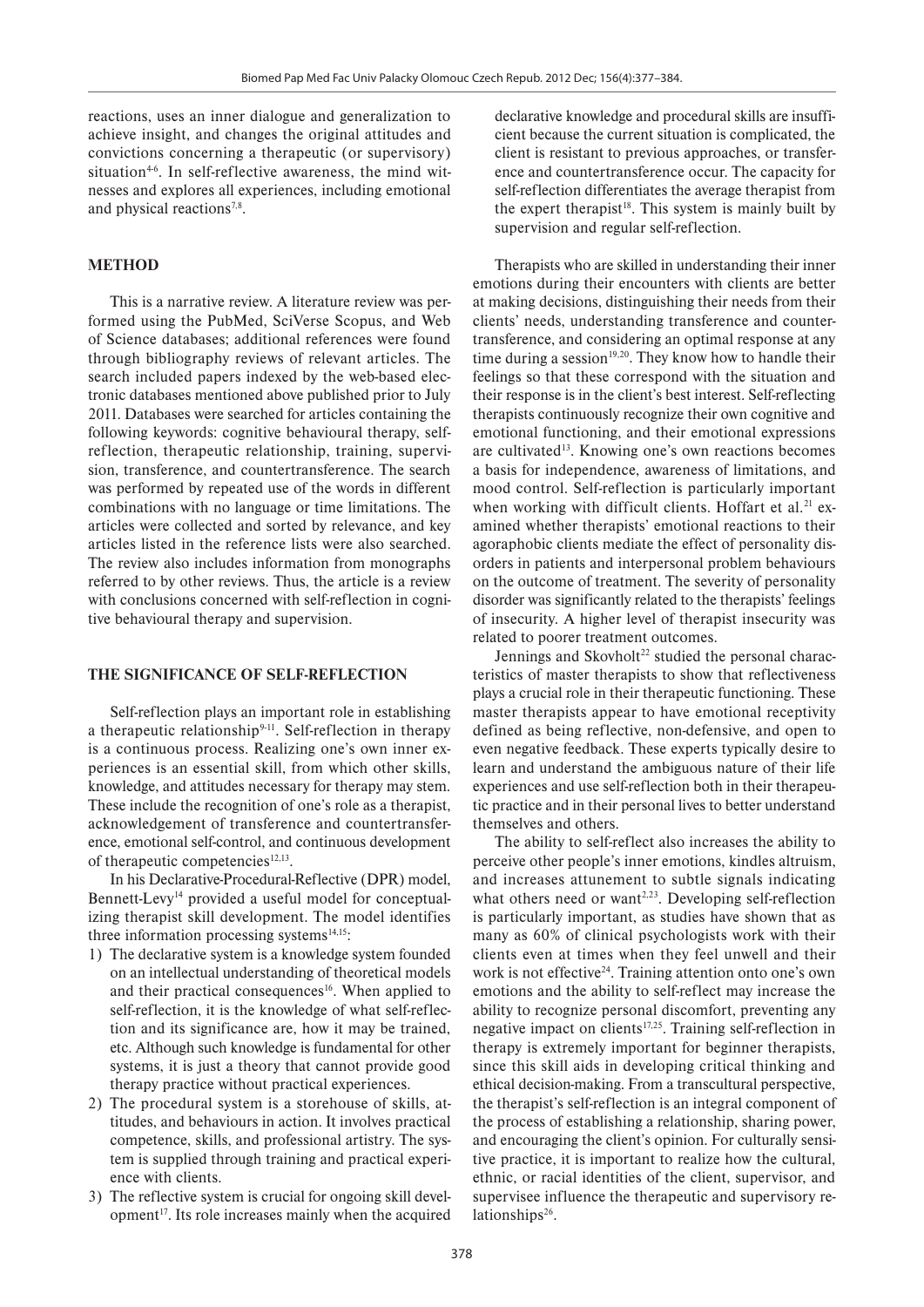Reflectiveness is frequently used as a synonym for self-reflection. During teacher trainer programmes, it is considered an essential element for developing the ability to think critically<sup>27-29</sup>. It is also applied in medical<sup>30</sup> and health care<sup>31</sup> education. A study of nearly 200 medical students showed that continuous reflection is one of the key components of their training, enabling an increase in their ability to learn more skills during their courses<sup>30</sup>. Similarly, reflectiveness has been taught during the training of professionals caring for mentally disabled patients, and for their supervision<sup>32,33</sup>.

In summary, the ability to self-reflect improves both procedural experience in the therapeutic process and the clinicians' ability to continually use their own emotions to better understand the therapeutic relationship<sup>34,35</sup>. Such ongoing self-reflection is similar to non-judgemental awareness as applied in mindfulness techniques<sup>36</sup>.

#### **DEVELOPMENT OF SELF-REFLECTION**

The general ability to self-reflect increases in the course of the therapeutic training itself, and the ability to self-reflect during therapy increases in the course of supervision $37,38$ . Self-reflection may be practised by the therapist using traditional cognitive behavioural therapy techniques or may be learned in the course of supervision<sup>39</sup>. When practising self-reflection, a vicious circle may be used to map one's own reactions to the patient<sup>13</sup>.

One option is to record automatic thoughts regularly after sessions, when therapists have enough time to consider what was happening and what they actually want, as well as why they react emotionally and behave in a particular manner. Another possibility is to use the downward arrow technique to analyse the therapist's own schemata for a better understanding of the attitudes that give rise to particular thoughts, emotions, and behaviour $13$ .

It is also possible to make notes about one's thoughts during therapy sessions or when reviewing recordings of one's sessions with the patient<sup>40</sup>. Initially, supervisees are concerned about recording, since they feel insecure about their skills and fear negative evaluation from others as well as from themselves once they see the recording41 (Hawkins and Shohet 2000). Supervision is aimed at providing the supervisees with a view of themselves that may produce anxiety at first. In the course of supervision, however, supervisees usually get used to the process and ignore the camera after several recordings are made. If supervision is safe, encouraging, and respectful, recording causes no problems after a short period of time13.

#### **PROBLEMS WITH SELF-REFLECTION**

If therapists are unable to recognize their own thoughts and feelings, or the effects of their attitudes in a therapeutic situation, then they are helpless against these thoughts and feelings, which may control the therapist's behaviour to the disadvantage of the client or even the therapist<sup>42</sup>. Therapists who are often driven by their emotions are unable to escape them. They often do not realize their feelings or cognitive reactions, and if they do it happens only after they act in a particular manner<sup>43</sup>. They are controlled by their moods, often act in a countertransference manner, and feel helpless in a therapeutic situation<sup>44</sup>.

Some people have problems with self-reflection. They hate thinking about themselves, and have problems recording what they think and what is happening in them emotionally. This often results from mental avoidance. Deeper self-reflection may bring thoughts and feelings



**Fig. 1.** A vicious circle of reaction to the patient during a therapy session.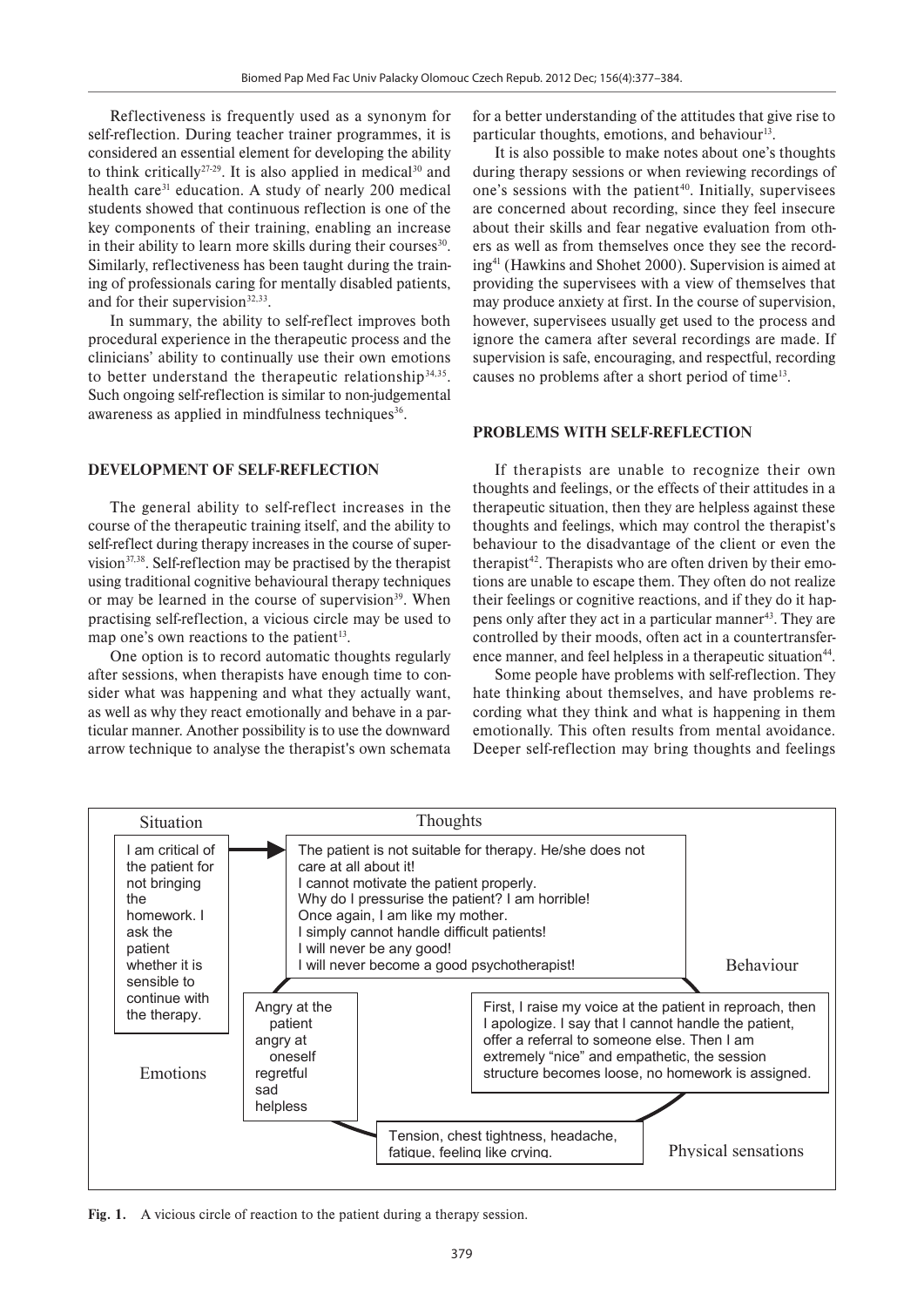| Situation                                                                               | Automatic<br>thoughts:<br>I believe $0-100\%$                                                                                                                      | Emotions:<br>Intensity 0-100%                           | Facts for                                                                                                                                                                         | Facts against                                                                                                                                                                                                                                                                                            | Alternative<br>thought:<br>I believe $0-100\%$                                                                                                                                                                                                                                          | Emotions:<br>Intensity 0-100%                         | Action:<br>What now<br>What next time                                                                                                                  |
|-----------------------------------------------------------------------------------------|--------------------------------------------------------------------------------------------------------------------------------------------------------------------|---------------------------------------------------------|-----------------------------------------------------------------------------------------------------------------------------------------------------------------------------------|----------------------------------------------------------------------------------------------------------------------------------------------------------------------------------------------------------------------------------------------------------------------------------------------------------|-----------------------------------------------------------------------------------------------------------------------------------------------------------------------------------------------------------------------------------------------------------------------------------------|-------------------------------------------------------|--------------------------------------------------------------------------------------------------------------------------------------------------------|
| I am bored and<br>yawning as the<br>patient uses the<br>same excuse<br>again and again. | The patient<br>keeps saying the<br>same things!<br>It goes nowhere!<br>The patient does<br>not want to solve<br>anything!<br>The patient feels<br>good about this! | Boredom 70%<br>Disgust 80%<br>Anger 60%<br>Contempt 50% | The patient<br>did not do the<br>homework for<br>the third time.<br>The patient<br>repeatedly skips<br>sessions.<br>The patient did<br>fewer exposures<br>than we had<br>planned. | The patient<br>keeps talking<br>about job dis-<br>missal: this is a<br>new problem.<br>The patient has<br>already done<br>many things and<br>improved a lot.<br>Now the patient<br>is overwhelmed<br>by being dis-<br>missed.<br>The patient did<br>fewer exposures<br>but still quite a<br>lot of them. | The patient talks<br>about what is<br>most stressful<br>and what cannot<br>be managed.<br>Now the patient<br>is disappointed<br>that despite<br>much effort to<br>fight phobia,<br>there is new<br>stress when look-<br>ing for a job.<br>The patient does<br>not feel good in<br>this. | Boredom 0%<br>Disgust 30%<br>Anger 20%<br>Contempt 0% | Now we will deal<br>with the most<br>serious problem.<br>During the next<br>sessions, I will<br>tackle both the<br>agoraphobia and<br>the job problem. |
| The downward arrow - identifying schemata about oneself                                 |                                                                                                                                                                    |                                                         |                                                                                                                                                                                   | The downward arrow - identifying schemata about others                                                                                                                                                                                                                                                   |                                                                                                                                                                                                                                                                                         |                                                       |                                                                                                                                                        |
| What does this mean about me?                                                           |                                                                                                                                                                    |                                                         |                                                                                                                                                                                   | What does this mean about the patient?                                                                                                                                                                                                                                                                   |                                                                                                                                                                                                                                                                                         |                                                       |                                                                                                                                                        |
| I cannot treat the patient!                                                             |                                                                                                                                                                    |                                                         |                                                                                                                                                                                   | The patient does that on purpose!                                                                                                                                                                                                                                                                        |                                                                                                                                                                                                                                                                                         |                                                       |                                                                                                                                                        |
| What is so bad about this for me?                                                       |                                                                                                                                                                    |                                                         |                                                                                                                                                                                   | What is so bad about this?                                                                                                                                                                                                                                                                               |                                                                                                                                                                                                                                                                                         |                                                       |                                                                                                                                                        |
| Core schema: I am an incompetent therapist!                                             |                                                                                                                                                                    |                                                         |                                                                                                                                                                                   | The patients do those things to me on purpose!                                                                                                                                                                                                                                                           |                                                                                                                                                                                                                                                                                         |                                                       |                                                                                                                                                        |
| What would have to be done to make me feel competent?                                   |                                                                                                                                                                    |                                                         |                                                                                                                                                                                   | What would have to be done to make a difference?                                                                                                                                                                                                                                                         |                                                                                                                                                                                                                                                                                         |                                                       |                                                                                                                                                        |
| To be competent, therapy with any patient must be perfect!                              |                                                                                                                                                                    |                                                         |                                                                                                                                                                                   | All patients should try hard to help me!                                                                                                                                                                                                                                                                 |                                                                                                                                                                                                                                                                                         |                                                       |                                                                                                                                                        |

**Table 1.** Dysfunctional thought record - a therapeutic situation.

that the person prefers not to have. For example, they might find that they are angry at others, or feel helpless, sad, or anxious. Such people are told by their cognitive and emotional schemata that they should not have such thoughts and feelings, and they have to drive them away, since these feelings represent weakness or unacceptability for others<sup>45</sup>. The same is true for therapists in training. However, blocks in self-reflection prevent understanding of countertransference phenomena and may limit the ability to establish a good therapeutic relationship, since the therapist is not aware of his or her own share in  $it^{44}$ .

#### **SELF-REFLECTION AND SUPERVISION**

To a great extent, the therapist learns self-reflection during the supervision process. Thus, the therapist's attitudes and behaviour may be better utilized for the client's benefit. During training and supervision, self-reflection is continuously improved. Therapists who often use selfreflection in their work gradually increase their ability to self-reflect. Self-reflection is an important component of the growth of supervisees' clinical skills<sup>46</sup>. Therefore, it is important that supervisors strengthen the ability to self-reflect in supervisees. Unfortunately, it is more frequent that supervisors automatically turn their attention to the technical components of therapy and try to assess them, neglecting supervisee self-reflection. However, if insufficient attention is paid to supervisee self-reflection during supervision, the supervisee may fall into the trap of misunderstanding the client, and the therapy fails $47$ . All supervisees, irrespective of how they are trained, may benefit from more attention paid to self-reflection<sup>20</sup>.

Feelings of insecurity and dissonance can make the clinician insecure. These feelings are influenced by the supervisor's and supervisee's personalities as well as by the supervision environment. In the process of supervision, self-reflection is learned during a dialogue between the supervisor and supervisee as they make a combined effort to understand the supervisee's emotional reactions in a particular therapeutic situation or relationship, based on how the supervisee understands the situation<sup>48,49</sup>. Selfreflection may result in a new understanding of the situation and a new reaction to be used in clinical practice. Simply, the supervisor and supervisee aim at a better understanding of how the supervisee thinks, feels, and behaves in interactions with the client, and then integrate this understanding into the therapeutic process during the sessions to come.

In a quantitative study of more than 100 mental health professionals at five stages in their career, Skovholt and Ronnestad<sup>50</sup> found that the introduction of training of continuous professional reflection may be a crucial factor for gradual professional maturation. Moreover, practitio-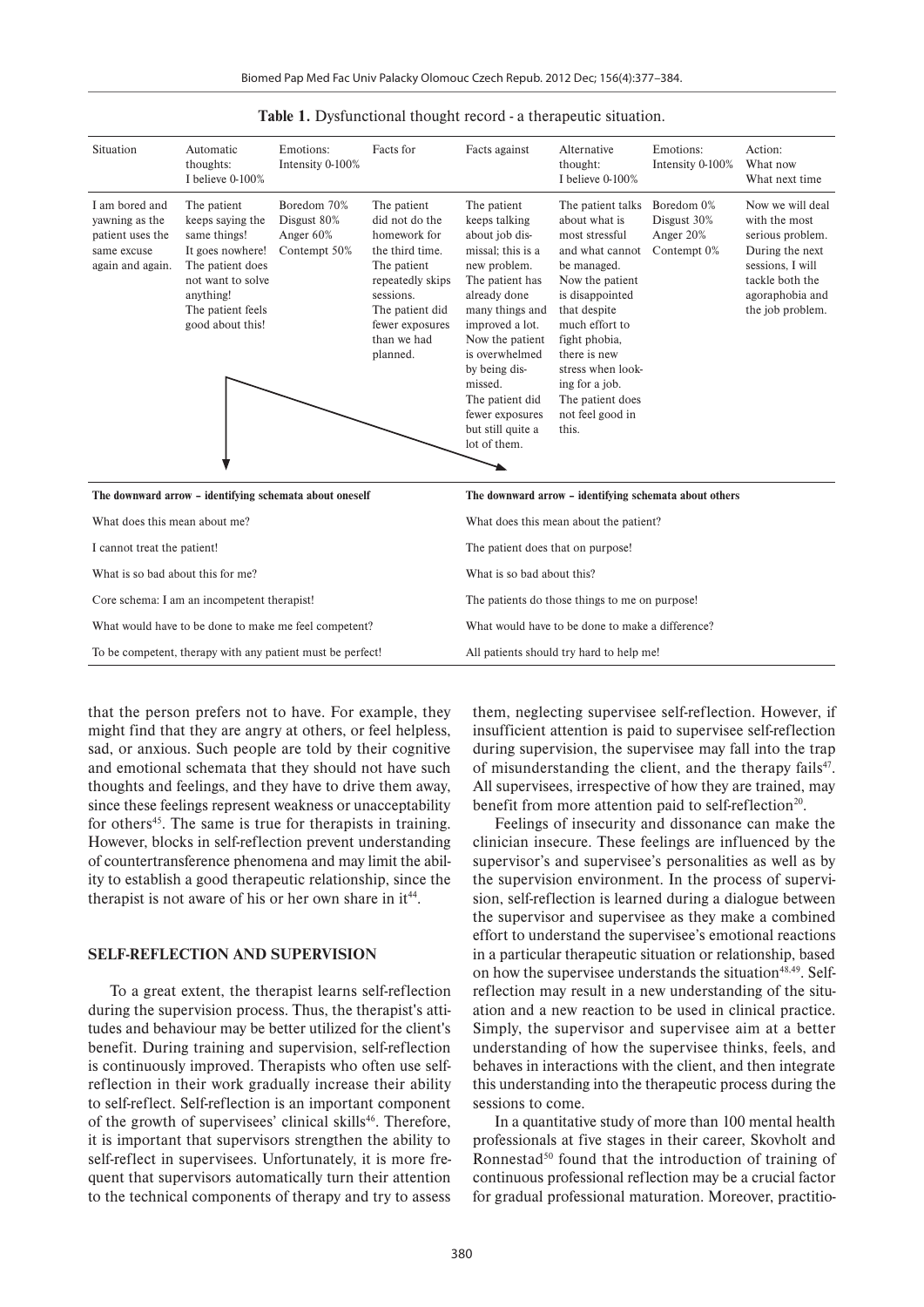ners who introduced reflective attitudes into their clinical practice were able to create a supportive and open professional environment and often discussed their practice with their colleagues. In contrast, those who did not use self-reflection often showed insufficient and fragmented professional development.

Recordings of supervision sessions or colleague observations of supervision sessions may be important for self-reflection<sup>51</sup>. Feedback from watching recordings may show very clearly how the supervisor uses self-reflection. Supervisors may avoid critical self-reflection by asking the supervisees more and more questions or by responding with rather general or theoretical answers to questions. Sometimes, this is referred to as "game playing". Supervisors may avoid disclosing their own vulnerability or try to decrease their level of anxiety and insecurity by avoiding discussions about sensitive issues $52$ . Supervisors may also avoid self-reflection, especially when they are oversensitive or, conversely, insensitive to criticism, afraid to show vulnerability, doubtful about supervision skills, and afraid to admit their ignorance or uncertainty about anything53,54. The fact that a supervisor avoids critical reflection may be documented by an emphasis on theory rather than discussion of personal or professional experiences<sup>55</sup>. Self-reflection in supervisors may be strengthened by methods similar to self-reflection training for therapists, such as records of vicious circles and automatic thoughts or elaboration of cognitive schemata related to countertransference.

So far, very little attention has been paid to which strategies should be used to increase reflective attitudes in trainees and supervisees. Before supervision is even initiated, supervisors should reflect on their own attitudes to the supervisee and clarify to themselves how they perceive the new relationship and what emotions and feelings it evokes. This self-reflection process also involves attention to the cultural backgrounds of all participants – supervi-

sor, therapist, and client. If it is beneficial for therapy, the supervisor may serve as a model for the therapist in how to reflect one's own deeper attitudes. At the beginning of supervision, supervisees tend to be tense, anxious, and insecure about their therapeutic role. However, they are highly motivated to do their best<sup>41</sup>. New trainees may fear supervisors' opinions of their work, criticism, comparisons with other supervisees, etc. Initially, supervision is typically characterized by a certain dependence on the supervisor. However, this may be reduced by self-disclosure, gradually creating a cooperative community of two partners. Through their own self-disclosure, supervisors usually inspire supervisees to be less afraid to self-disclose. The following extract describes self-reflection at the beginning of clinical supervision of a novice therapist undergoing cognitive behavioural training.

Olga is a 28 year old psychiatrist who comes from a farming family in a small village in Slovakia. She is the oldest daughter, and took care of her two younger brothers throughout her childhood. Olga's mother, an efficient, assiduous, and active woman, has always dominated the family. These traits were inherited by Olga, who worked hard academically and graduated from medical school. Her family is very proud of her. One year after completing her studies, she moved to the Czech Republic to start a career in clinical practice, get married, and enter CBT training.

One of Olga's patients is a 24 year old named Aleš. He is of Romani ancestry, and grew up in a large and very poor family. As a child, he often starved, wore ill-fitting and worn clothing, and was beaten by his older siblings. The family was dominated by the father, an alcoholic who was frequently unemployed. The mother was submissive and devoted, caring for her six children as well as she could. She only occasionally stood up to the father, for which she was beaten. Aleš also worked hard academically, and graduated from a technical university. He does not



**Fig. 2.** A chart of countertransference in supervision $42$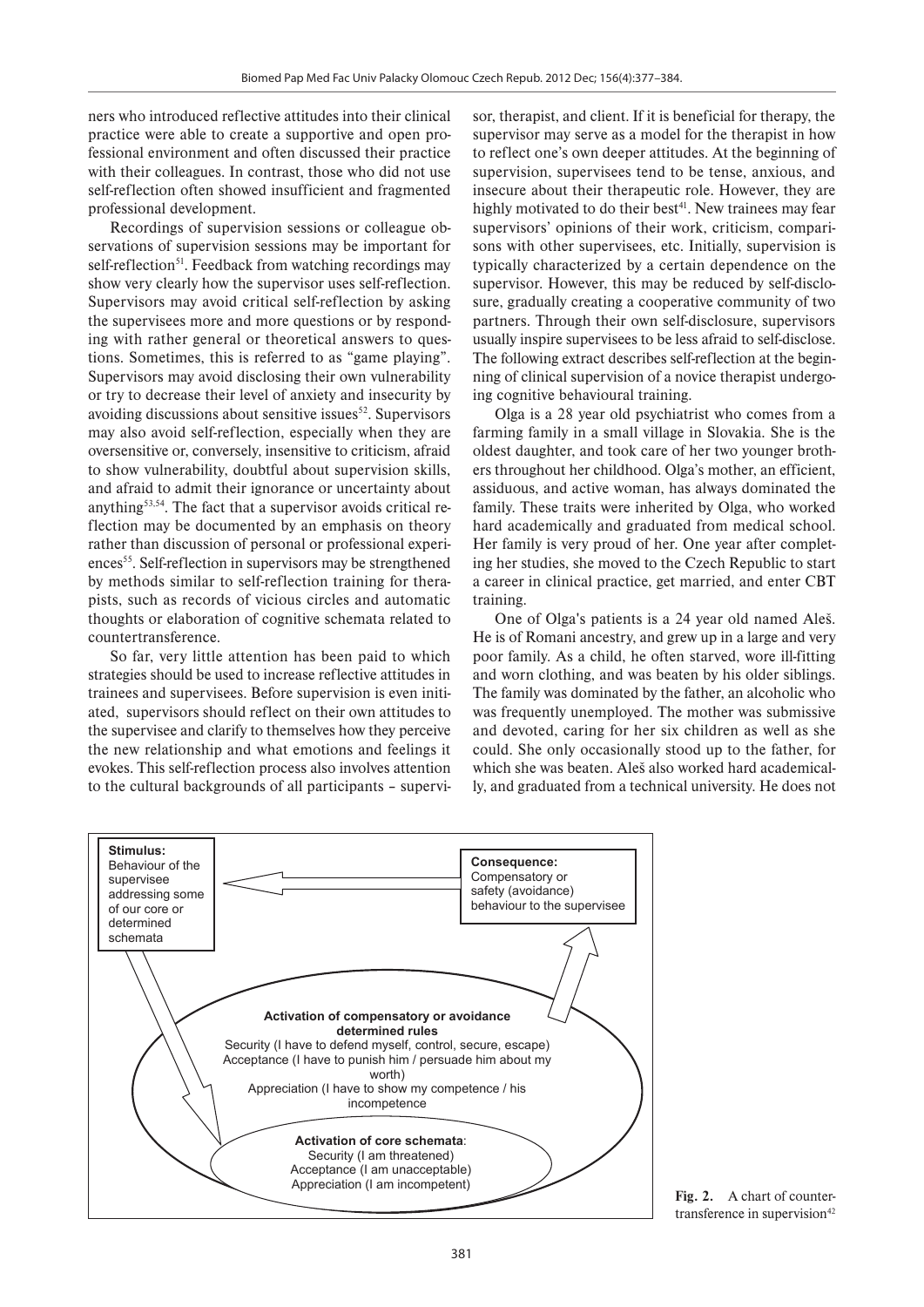have a partner. He became estranged from the Romani community, but he does not feel he is good enough for a white girlfriend. For four years, Aleš has suffered from frequent aggressive obsessions as part of an obsessivecompulsive disorder.

Olga's supervisor is Roman, a 35 year old clinical psychologist from Prague, who grew up in comfort as the only child in an intellectual family of generations of university graduates. His parents always competed with each other to see who was right or more competent, who would have the last word, etc. Despite constant arguments, they stayed together and basically got on well. Roman got his degree easily, with little effort. He never worked hard academically, but instead spent time on hobbies and with friends in Prague pubs. Roman is currently single. His previous partner left him for another man about three months ago, after a long relationship.

Olga and Roman work in different wards of the same facility. They seem attracted to each other. Once a week for four months, Roman has supervised Olga's therapy of Aleš. Roman is aware that Olga has only begun her psychotherapy training and clinical practice. He realizes that he, Olga, and the patient come from rather different environments, affecting their basic attitudes, needs, coping mechanisms, therapy goals, ability to self-disclose, and interactions. Moreover, each of them is currently in a different life situation, which may also affect both supervisory and therapeutic attitudes, as well as the patient's attitudes. Roman observes that Olga is very attractive, and sees that this may influence both his supervision and Aleš's relationship in therapy. To avoid false preconceptions and to understand Olga, and Aleš in the background, as much as possible, as well as to conceptualize Aleš's problems and the supervision of the therapeutic approaches used, Roman has put much emphasis on Olga's self-reflection and on the guided discovery of her own attitudes towards Aleš and herself from the very beginning. As all the participants have different cultural and psychosocial backgrounds, Roman is persuaded that self-reflection will be important for both Olga and himself, as it produces an open basis to build on in further supervision and possibly also in therapy.

During the first supervision session, Roman and Olga discussed and agreed on a supervision contract. They openly discussed conditions and limits, emphasizing the need for open feedback on both sides and agreeing to be honest under all circumstances and to eliminate any "game-playing" should it occur. Roman used selfdisclosure as an opportunity to normalize self-disclosure and personal reflection in the supervisory relationship by being an example. Roman said that although he was attracted to Olga, he would do his best not to let this interfere with the supervision work. Olga admitted that Roman was also attractive to her, but that she had never thought of flirting because she had a satisfactory relationship with her husband whom she loved. However, she was concerned about Roman's intelligence and sophistication, and feared appearing stupid because she was not as well versed. She admired him both as a therapist and supervisor, which could prevent her from disclosing potential problems. Bilateral self-disclosure helped to alleviate Olga's feeling of vulnerability. Roman also said that this supervision was a personal challenge for him, since he himself had to deal with the fact that he admired Olga for another reason: as a person who had worked hard academically. Since his school years, he had been prejudiced against people who try hard, and had considered them boring. But he realized that the attitude that "smart people do not have to try hard, only dull people try hard" was wrong and immature, protecting him from the fact that he had never been determined enough to try hard. Roman told Olga that he admired her for how hard she had worked in her life and for what she had accomplished. His grasp of culture actually was not his achievement, but simply the result of having been born to a family in which this was considered normal. What was not considered normal, on the other hand, were hard work and strong will, which were normal things for Olga. The contract encouraged Olga to self-reflect and included a request for discussing personal experiences in both therapy and supervision. Olga informed Roman that she had only had limited therapeutic experience, particularly in terms of working with people suffering from obsessive-compulsive disorder.

Roman realized that if his supervision was to help both Olga and Aleš, cultural and social differences should be included. Therefore he asked Olga about her attitude towards Romani people. She said that she had no problems with Aleš, whom she considered very intelligent and whom she admired for having worked hard academically. However, during her childhood in Slovakia, she had many Romani schoolmates whom she disliked. They were often dirty, wore tattered clothes, and had lice. As an adult, she thinks that she has no prejudices, as she now understands that Romani people did not choose their fate, had a very complicated history, and are under pressure to adapt to the majority. However, she is a bit mistrustful of them, fearing they may rob her. She has no such feelings with Aleš. Roman admitted to have similar mixed feelings about Romani people. Rationally, he is persuaded that they are people like him; he does not think he is more valuable, and he also realizes that the maladaptive behaviour of some of them stems from the history of enforced coexistence with the majority. On the other hand, he must admit to a prejudice, mostly in connection with their criminal behaviour, lack of hygiene, and cunning. As a child, he was beaten and robbed by three Romani boys. On the other hand, most of the violence he has encountered was caused by white people. This part of the first supervision session informed both Roman and Olga of their attitudes and cultural beliefs concerning Aleš's background.

Then Roman asked Olga about her opinion of familial influences on Aleš's attitudes. Olga especially notices that Aleš tries hard, as he probably has all his life. Nevertheless, it is obvious that his education has put him outside the Romani community, and he has failed to join the white community. But Olga is very impressed by his efforts, since she has also tried hard all of her life, and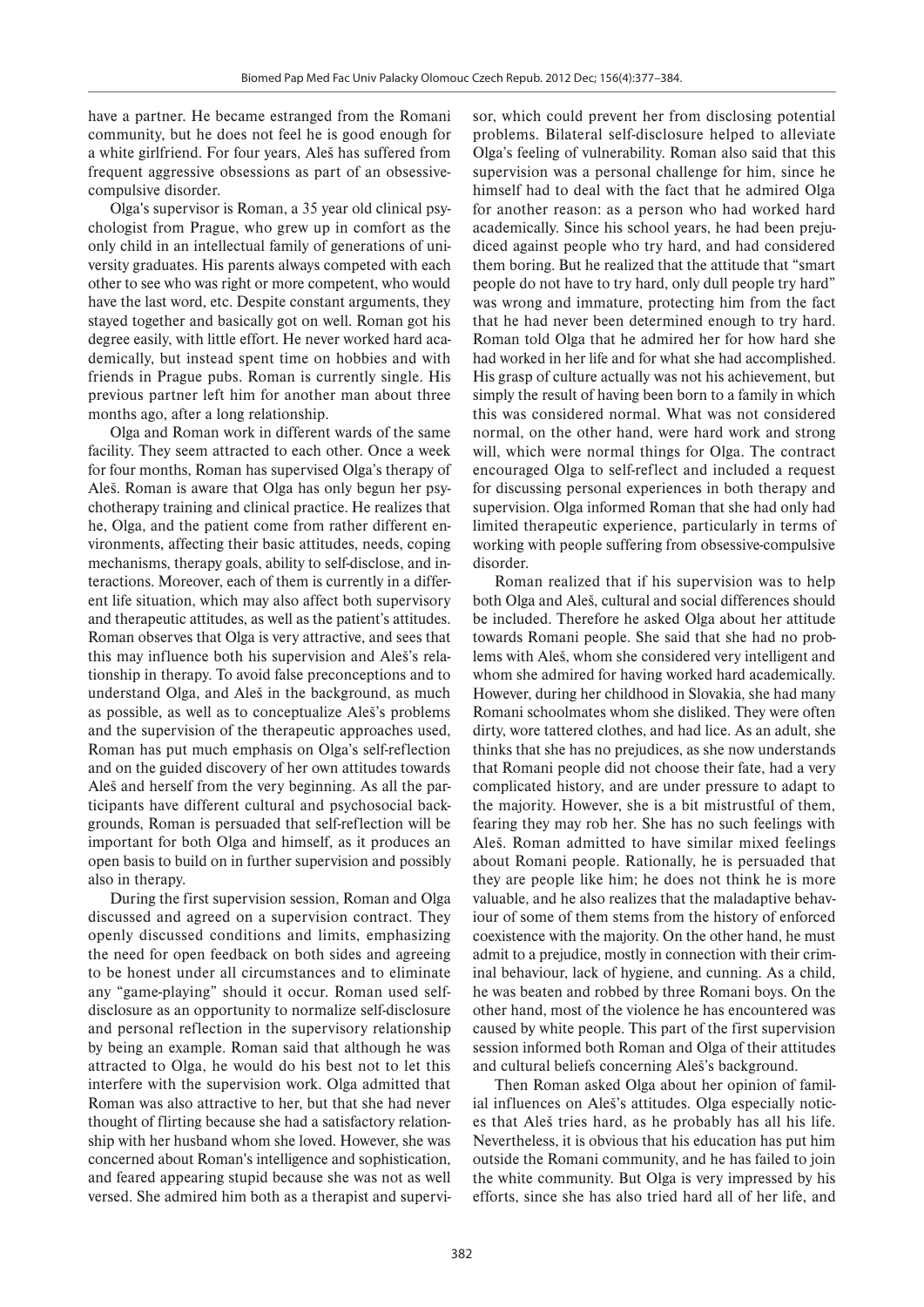Aleš had to work under much more difficult conditions than she did.

It is apparent even in the beginning of the supervisory relationship that the supervisor has a responsibility to stress the role of self-reflection and set an example to the supervisee. The importance of self-reflection may be emphasized during the establishment of the supervisory contract when discussing the supervisee's motivation and expectations. Later, regular everyday elaboration is needed<sup>47</sup>.

Watkins<sup>56</sup> pointed out that the more experienced the supervisor is, the more self-reflection is used, with the supervisor's own experiences disclosed during supervision. Similarly, according to Dunne<sup>57</sup>, if supervisees are to learn to self-reflect well, the supervisor must also perform self-reflection. This model is crucial for supervisees' training<sup>47</sup>. Thus, supervisors who fail in self-reflection, in particular in multicultural orientation, also fail to explain to supervisees how cultural, racial, and ethnic identity affects the therapeutic and supervisory relationships<sup>26</sup>. Understanding the cultural, social, political, ethnic, and personal history of the supervisee before supervision is initiated aids the supervisor in structuring the supervision environment much better, for better communication of positive aspects and stimulation of personal growth. According to the current transcultural theory in counselling, individuals with various cultural background may perceive the supervisor's signs of confidence and strength differently<sup>58</sup>. Persons from certain cultural groups may prefer a directive supervisory approach, while others may prefer a more liberal and individual approach<sup>59</sup>. Moreover, supervisors must be aware of the fact that cultural background may be associated with different vulnerability and various styles of self-disclosure. Supervisors also need to consider their own cultural identity and its impact on what, as a result, they pay more or, conversely, less attention to $60$ .

### **CONCLUSIONS**

Strengthening reflectiveness in supervisees is a valuable way of improving the development of clinical skills as well as of helping them to continue their professional growth throughout all stages of their career<sup>61,62</sup>. Training and supervision focused on self-reflection are beneficial to both supervisees and their clients.

### **REFERENCES**

- 1. Boud D, Keogh HR, Walker D (Eds). Reflection: Turning experience into learning. London: Kogan Page 1985.
- 2. Goleman D Emotional Intelligence. Bantam Books, New York 1995.
- 3. Wells A. Cognitive Therapy of Anxiety Disorders: A Practice Manual and Conceptual Guide. Willey, Chichester 1997.
- 4. Kimmerling R, Zeiss A, Zeiss R. Therapist emotional responses to patients: Building a learning-based language. Cogn Behav Pract 2000;7:312-21.
- 5. Kolp DA. Experiential learning. Englewood Cliffs, NJ: Prentice Hall,1984.
- 6. Schon D. Educating the Reflective Practitioner. San Francisco, CA: Jossey-Bass 1987.
- 7. Beck AT, Freeman A, Davis DD (eds). Cognitive Therapy of Personality Disorder. The Guilford Press, New York, 2004.
- 8. Thwaites R, Bennett-Levy J. Conceptualizing Empathy in Cognitive Behaviour Therapy: Making the Implicit Explicit. Behavioural and Cognitive Psychotherapy 2007;35:591-612.
- 9. Hoffart A, Versland S, Sexton H. Self-understanding, empathy, guided discovery, and schema belief in schema-focused cognitive therapy of personality problems: a process-outcome study. Cognitive Therapy and Research 2002;26:199-219.
- 10. Gilbert P, Leahy RL: The Therapeutic Relationship in Cognitive-Behavioral Therapy. London, England: Routledge-Brunner 2007.
- 11. Hardy G, Cahill J, Barkham M. Active ingredients of the therapeutic relationship that promote client change: a research perspective. In: Gilbert P and Leahy RL (Eds.), The Therapeutic Relationship in the Cognitive-Behavioural Psychotherapies. London: Routledge 2007;24-42.
- 12. Greenberg LS. Emotion in the relationship in emotion focused therapy. In: Gilbert P and Leahy RL (Eds.), The Therapeutic Relationship in the Cognitive-Behavioural Psychotherapies (43–62). London: Routledge, 2007.
- 13. Praško J, Vyskočilová J,Šlepecký M, Novotný M. Principles of supervision in cognitive behavioural therapy. Biomed Pap Med Fac Univ Palacky Olomouc Czech Repub 2011;155:XX. epub ahead of print. doi: 10.5507/bp.2011.022.
- 14. Bennett-Levy J. Therapist skills: a cognitive model of their acquisition and refinement. Behavioural and Cognitive Psychotherapy 2006;34:57-78.
- 15. Kuyken W, Padesky CA, Dudley R.. Collaborative Case Conceptualization: working effectively with clients in cognitivebehavioural therapy. New York: Guilford 2009.
- 16. Anderson JR, Bothell D, Byrne MD, Douglass S, Lebiere C, Qin Y. An integrated theory of mind. Psychological Review 2004;111:1036-60.
- 17. Bennett-Levy J, McManus F, Westling BE, Fennell M. Acquiring and Refining CBT Skills and Competencies: Which Training Methods are Perceived to be Most Effective? Behavioural and Cognitive Psychotherapy, 2009;37:571-83.
- 18. Skovholt TM, Ronnestad MH. The Evolving Professional Self: Stages and Themes in Therapist and Counselor Development. New York, NY: Wiley 1992.
- 19. Leahy RL. Overcoming Resistance in Cognitive Therapy. The Guilford Press, New York 2003.
- 20. Orchowski L, Evangelista NM, Probst DR. Enhancing supervisee reflectivity in clinical supervision. A case study illustration. Psychotherapy Theory Research Practice Training 2010;47:51-67.
- 21. Hoffart A, Hedley LM, Thornes K, Larsen SM, Friis S. Therapists' emotional reactions to patients as a mediator in cognitive behavioural treatment of panic disorder with agoraphobia. Cogn Behav Ther 2006;35(3):174-82.
- 22. Jennings L, Skovholt TM. The cognitive, emotional, and relational characteristics of master therapists. J Counseling Psychology 1999;46:3-11.
- 23. Rogers CR: On Becoming a Person: A Therapist's View of Psychotherapy. London: Constable and Company 1967.
- 24. Pope KS, Tabachnick BG, Keith-Spiegel P. Ethics of practice: The beliefs and behaviors of psychologists as therapists. American Psychologist 1987;42:992-1006.
- 25. Vasquez MJT. Psychologist as clinical supervisor: Promoting ethical practice. Professional Psychology: Research and Practice 1992;23:196-202.
- 26. Ramirez M. Multicultural Psychotherapy: An Approach to Individual and Cultural Differences. Boston, MA: Allyn & Bacon 1999.
- 27. McGlinn JM. The impact of experiential learning on student teachers. Experiential Learning 2003;76:143-7.
- 28. Mueller A. Looking back and looking forward: Always becoming a teacher educator through self-study. Reflective Practice 2003;4:67- 84.
- 29. McAlpine L Weston C, Beauchamp J, Wiseman C, Beauchamp C. Building a metacognitive model of reflection. Higher Education 1999;37:105-31.
- 30. Lyon PM, Brew A. Reflection on learning in the operating theatre. Reflective Practice 2003;4:53-66.